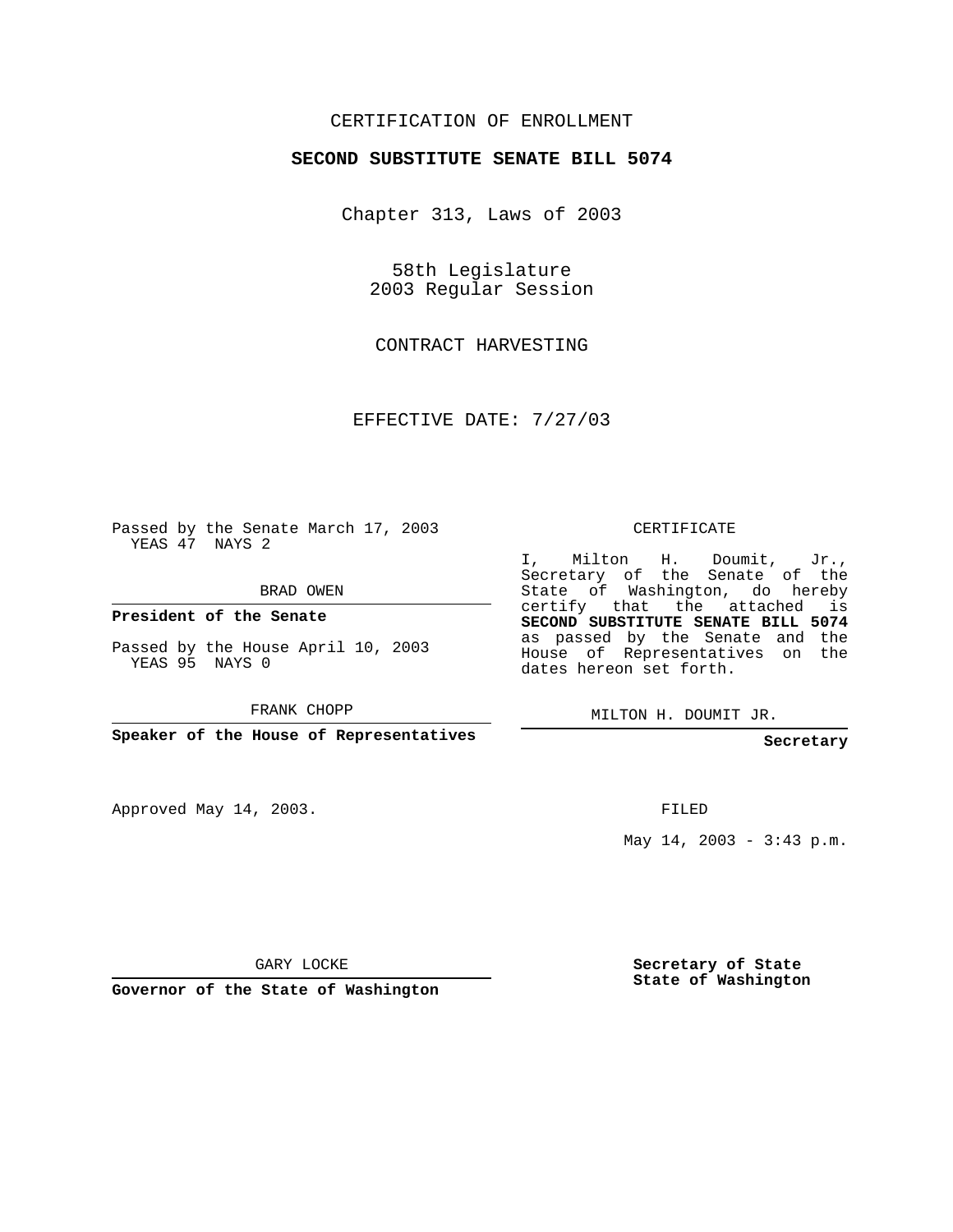# **SECOND SUBSTITUTE SENATE BILL 5074** \_\_\_\_\_\_\_\_\_\_\_\_\_\_\_\_\_\_\_\_\_\_\_\_\_\_\_\_\_\_\_\_\_\_\_\_\_\_\_\_\_\_\_\_\_

\_\_\_\_\_\_\_\_\_\_\_\_\_\_\_\_\_\_\_\_\_\_\_\_\_\_\_\_\_\_\_\_\_\_\_\_\_\_\_\_\_\_\_\_\_

Passed Legislature - 2003 Regular Session

### **State of Washington 58th Legislature 2003 Regular Session**

**By** Senate Committee on Ways & Means (originally sponsored by Senators Morton, Oke, Doumit, T. Sheldon, Fraser and Rasmussen; by request of Commissioner of Public Lands)

READ FIRST TIME 02/19/03.

 AN ACT Relating to the authority of the department of natural resources to contract for the harvest of timber from state trust lands; amending RCW 76.12.030, 76.12.120, 79.64.040, 43.85.130, and 84.33.078; reenacting and amending RCW 43.79A.040 and 84.33.035; adding a new chapter to Title 79 RCW; and creating new sections.

BE IT ENACTED BY THE LEGISLATURE OF THE STATE OF WASHINGTON:

 NEW SECTION. **Sec. 1.** The legislature finds that it is in the best interest of the trust beneficiaries to capture additional revenues while providing for additional environmental protection on timber sales. Further, the legislature finds that contract harvesting is one method to achieve these desired outcomes. Therefore, the legislature directs the department of natural resources to establish and implement contract harvesting where there exists the ability to increase revenues for the beneficiaries of the trusts while obtaining increases in environmental protection.

 NEW SECTION. **Sec. 2.** The definitions in this section apply throughout this chapter unless the context clearly requires otherwise. (1) "Commissioner" means the commissioner of public lands.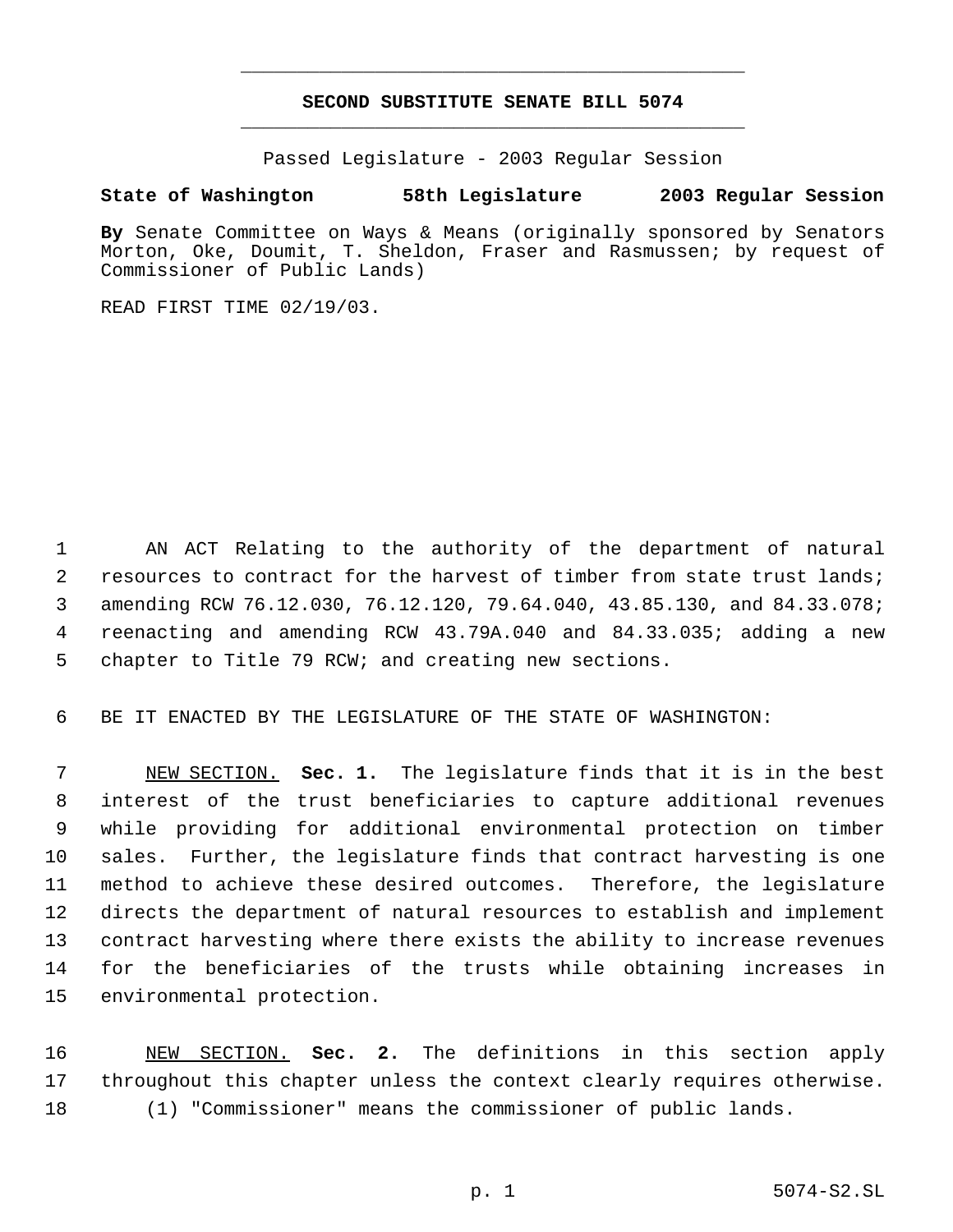(2) "Contract harvesting" means a timber operation occurring on state forest lands, in which the department contracts with a firm or individual to perform all the necessary harvesting work to process trees into logs sorted by department specifications. The department then sells the individual log sorts.

(3) "Department" means the department of natural resources.

 (4) "Harvesting costs" are those expenses related to the production of log sorts from a stand of timber. These expenses typically involve road building, labor for felling, bucking, and yarding, as well as the transporting of sorted logs to the forest product purchasers.

 (5) "Net proceeds" means gross proceeds from a contract harvesting sale less harvesting costs.

 NEW SECTION. **Sec. 3.** (1) The department may establish a contract harvesting program by directly contracting for the removal of timber and other valuable materials from state lands.

 (2) The contract requirements must be compatible with the office of financial management's guide to public service contracts.

 (3) The department may not use contract harvesting for more than ten percent of the total annual volume of timber offered for sale.

 NEW SECTION. **Sec. 4.** The contract harvesting revolving account is created in the custody of the state treasurer. All receipts from the gross proceeds of the sale of logs from a contract harvesting must be deposited into the account. Expenditures from the account may be used only for the payment of harvesting costs incurred on contract harvesting sales. Only the commissioner or the commissioner's designee may authorize expenditures from the account. The board of natural resources has oversight of the account, and the commissioner must periodically report to the board of natural resources as to the status of the account, its disbursement, and receipts. The account is subject to allotment procedures under chapter 43.88 RCW, but an appropriation is not required for expenditures.

 When the logs from a contract harvesting sale are sold, the gross proceeds must be deposited into the contract harvesting revolving account. Moneys equal to the harvesting costs must be retained in the account and be deducted from the gross proceeds to determine the net proceeds. The net proceeds from the sale of the logs must be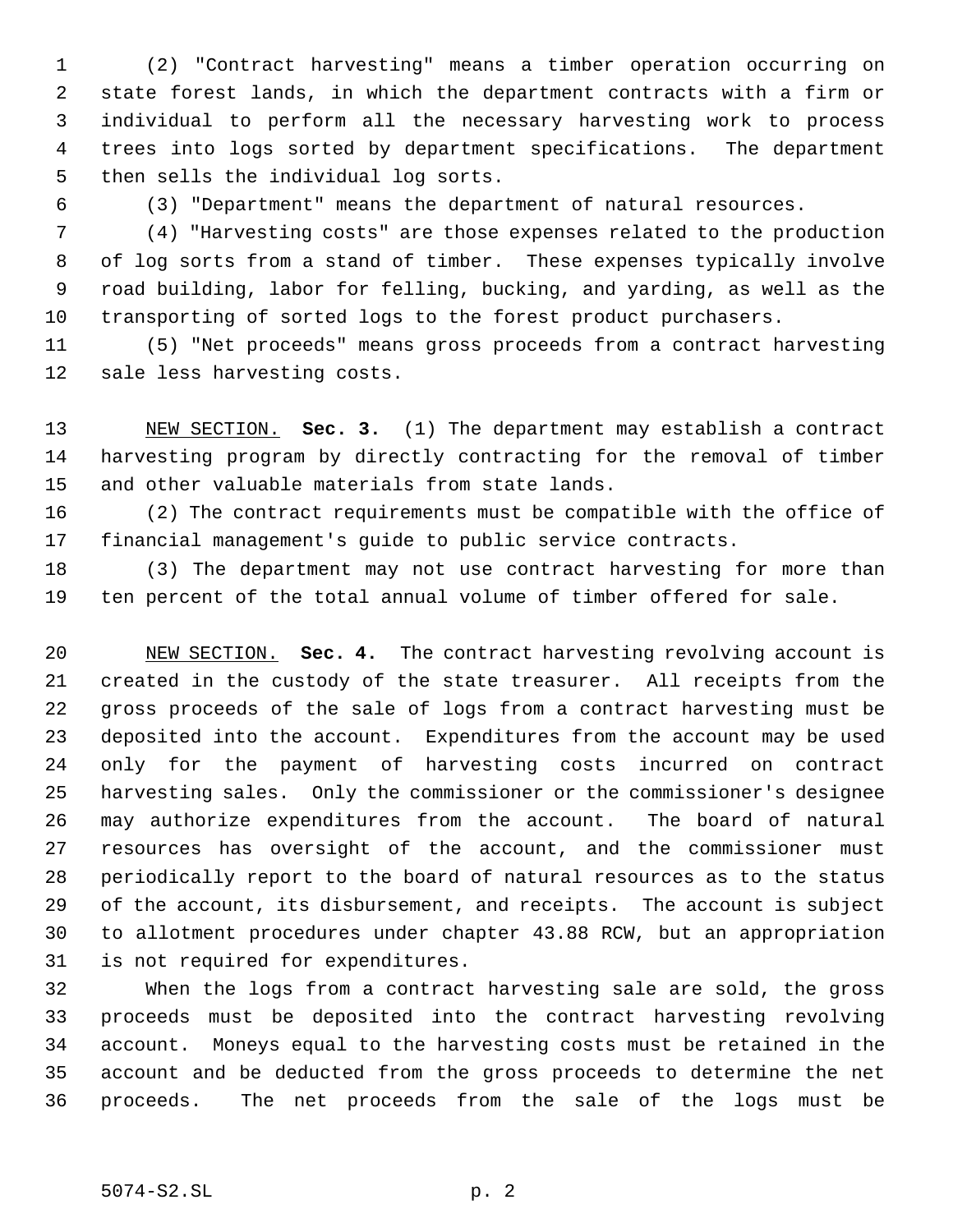distributed in accordance with RCW 43.85.130(1)(b). The final receipt of gross proceeds on a contract harvesting sale must be retained in the contract harvesting revolving account until all required costs for that sale have been paid. The contract harvesting revolving account is an interest-bearing account and the interest must be credited to the account. The account balance may not exceed one million dollars at the end of each fiscal year. Moneys in excess of one million dollars must be disbursed according to RCW 76.12.030, 76.12.120, and 79.64.040. If the department permanently discontinues the use of contract harvesting sales, any sums remaining in the contract harvesting revolving account must be returned to the resource management cost account and the forest development account in proportion to each account's contribution to the initial balance of the contract harvesting revolving account.

 NEW SECTION. **Sec. 5.** The board of natural resources must determine whether any special appraisal practices are necessary for logs sold by the contract harvesting processes, and if so, must adopt the special appraisal practices or procedures. In its consideration of special appraisal practices, the board of natural resources must consider and adopt procedures to rapidly market and sell any log sorts that failed to receive the required minimum bid at the original auction, which may include allowing the department to set a new appraised value for the unsold sort.

 The board of natural resources must establish and adopt policy and procedures by which the department evaluates and selects certified contract harvesters. The procedures must include a method whereby a certified contract harvester may appeal a decision by the department or board of natural resources to not include the certified contract harvester on the list of approved contract harvesters.

 **Sec. 6.** RCW 76.12.030 and 1997 c 370 s 1 are each amended to read as follows:

 If any land acquired by a county through foreclosure of tax liens, or otherwise, comes within the classification of land described in RCW 76.12.020 and can be used as state forest land and if the department deems such land necessary for the purposes of this chapter, the county shall, upon demand by the department, deed such land to the department and the land shall become a part of the state forest lands.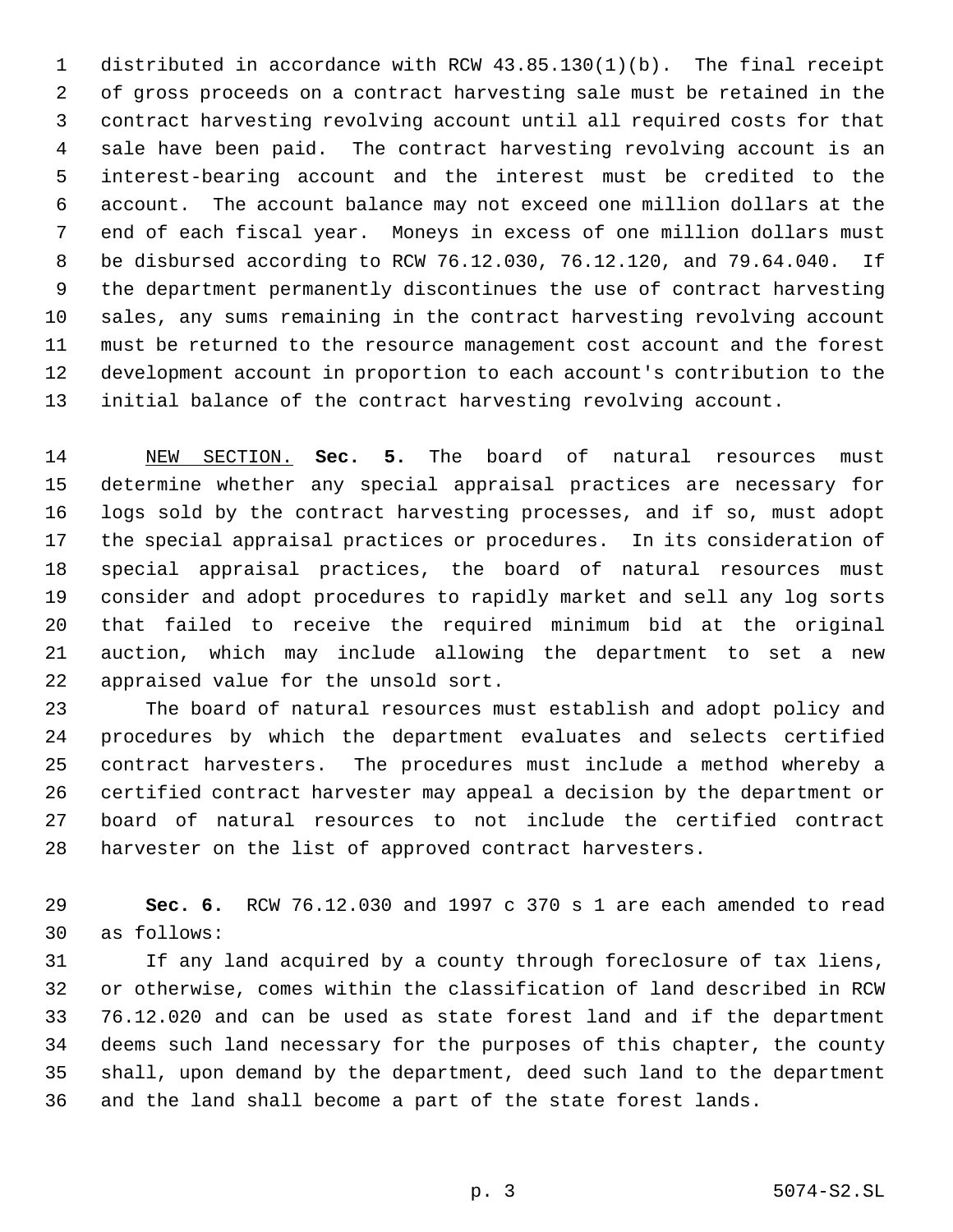Such land shall be held in trust and administered and protected by the department as other state forest lands. Any moneys derived from the lease of such land or from the sale of forest products, oils, gases, coal, minerals, or fossils therefrom, shall be distributed as follows:

 (1) The expense incurred by the state for administration, reforestation, and protection, not to exceed twenty-five percent, which rate of percentage shall be determined by the board of natural resources, shall be returned to the forest development account in the state general fund.

 (2) Any balance remaining shall be paid to the county in which the land is located to be paid, distributed, and prorated, except as hereinafter provided, to the various funds in the same manner as general taxes are paid and distributed during the year of payment: PROVIDED, That any such balance remaining paid to a county with a population of less than sixteen thousand shall first be applied to the reduction of any indebtedness existing in the current expense fund of such county during the year of payment.

 In the event that the department sells logs using the contract harvesting process described in chapter 79.-- RCW (sections 2 through 5 of this act), the moneys derived subject to this section are the net proceeds from the contract harvesting sale.

 **Sec. 7.** RCW 76.12.120 and 2000 c 148 s 2 are each amended to read as follows:

 Except as provided in RCW 76.12.125, all land, acquired or designated by the department as state forest land, shall be forever reserved from sale, but the timber and other products thereon may be sold or the land may be leased in the same manner and for the same purposes as is authorized for state granted land if the department finds such sale or lease to be in the best interests of the state and approves the terms and conditions thereof.

 Except as provided in RCW 79.12.035, all money derived from the sale of timber or other products, or from lease, or from any other source from the land, except where the Constitution of this state or RCW 76.12.030 requires other disposition, shall be disposed of as follows: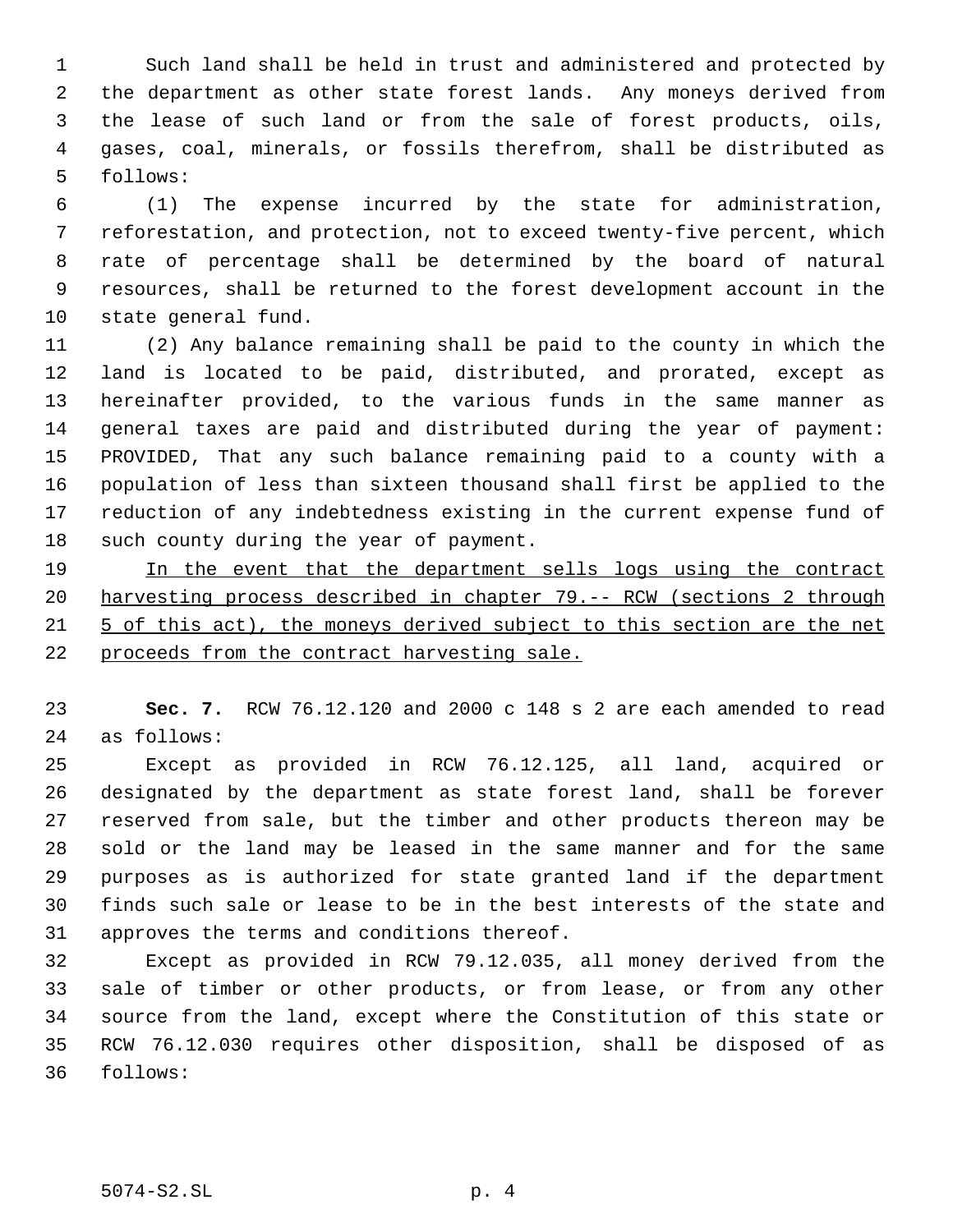(1) Fifty percent shall be placed in the forest development account.

 (2) Fifty percent shall be prorated and distributed to the state general fund, to be dedicated for the benefit of the public schools, and the county in which the land is located according to the relative proportions of tax levies of all taxing districts in the county. The portion to be distributed to the state general fund shall be based on the regular school levy rate under RCW 84.52.065 as now or hereafter amended and the levy rate for any maintenance and operation special school levies. With regard to the portion to be distributed to the counties, the department shall certify to the state treasurer the amounts to be distributed within seven working days of receipt of the money. The state treasurer shall distribute funds to the counties four times per month, with no more than ten days between each payment date. The money distributed to the county shall be paid, distributed, and prorated to the various other funds in the same manner as general taxes are paid and distributed during the year of payment.

18 In the event that the department sells logs using the contract harvesting process described in chapter 79.-- RCW (sections 2 through 20 5 of this act), the moneys received subject to this section are the net proceeds from the contract harvesting sale.

 **Sec. 8.** RCW 79.64.040 and 2001 c 250 s 16 are each amended to read as follows:

 The board shall determine the amount deemed necessary in order to achieve the purposes of this chapter and shall provide by rule for the deduction of this amount from the moneys received from all leases, sales, contracts, licenses, permits, easements, and rights of way issued by the department and affecting public lands, provided that no deduction shall be made from the proceeds from agricultural college lands. Moneys received as deposits from successful bidders, advance payments, and security under RCW 79.01.132 and 79.01.204 prior to December 1, 1981, which have not been subjected to deduction under this section are not subject to deduction under this section. The deductions authorized under this section shall in no event exceed twenty-five percent of the moneys received by the department in connection with any one transaction pertaining to public lands other than second class tide and shore lands and the beds of navigable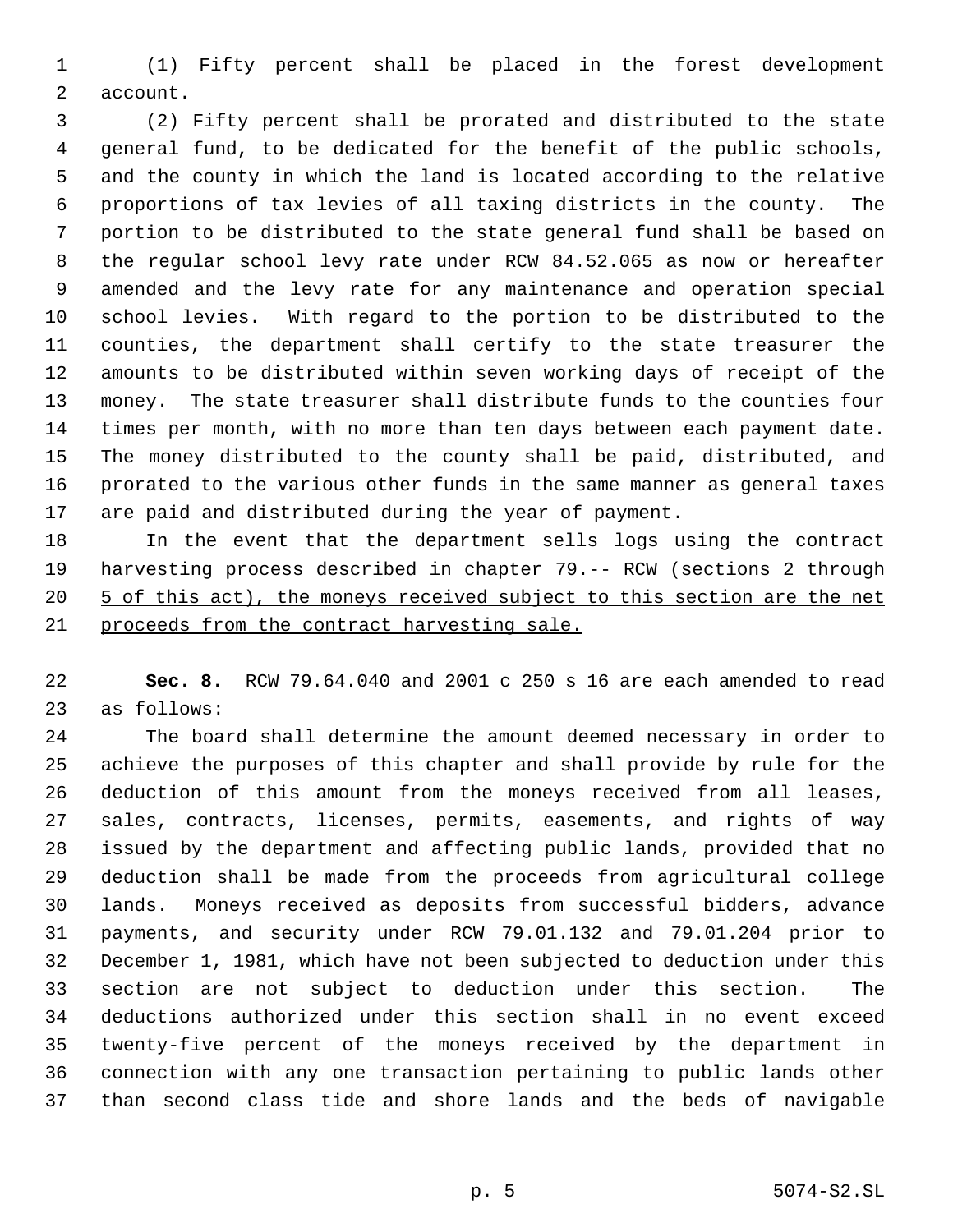waters, and fifty percent of the moneys received by the department pertaining to second class tide and shore lands and the beds of navigable waters.

4 In the event that the department sells logs using the contract harvesting process described in chapter 79.-- RCW (sections 2 through 5 of this act), the moneys received subject to this section are the net 7 proceeds from the contract harvesting sale.

 **Sec. 9.** RCW 43.85.130 and 1981 2nd ex.s. c 4 s 1 are each amended to read as follows:

 (1) The department shall deposit daily all moneys and fees collected or received by the commissioner of public lands and the department of natural resources in the discharge of official duties as follows:

 (a) The department shall pay moneys received as advance payments, deposits, and security from successful bidders under RCW 79.01.132 and 79.01.204 to the state treasurer for deposit under subsection (1)(b) of this section. Moneys received from unsuccessful bidders shall be returned as provided in RCW 79.01.204;

 (b) The department shall pay all moneys received on behalf of a trust fund or account to the state treasurer for deposit in the trust fund or account after making the deduction authorized under RCW 22 76.12.030, 76.12.120, ((and)) 79.64.040, and section 4 of this act;

 (c) The natural resources deposit fund is hereby created. The state treasurer is the custodian of the fund. All moneys or sums which remain in the custody of the commissioner of public lands awaiting disposition or where the final disposition is not known shall be deposited into the natural resources deposit fund. Disbursement from the fund shall be on the authorization of the commissioner or the commissioner's designee, without necessity of appropriation;

 (d) If it is required by law that the department repay moneys disbursed under subsections (1)(a) and (1)(b) of this section the state treasurer shall transfer such moneys, without necessity of appropriation, to the department upon demand by the department from those trusts and accounts originally receiving the moneys.

 (2) Money shall not be deemed to have been paid to the state upon any sale or lease of land until it has been paid to the state treasurer.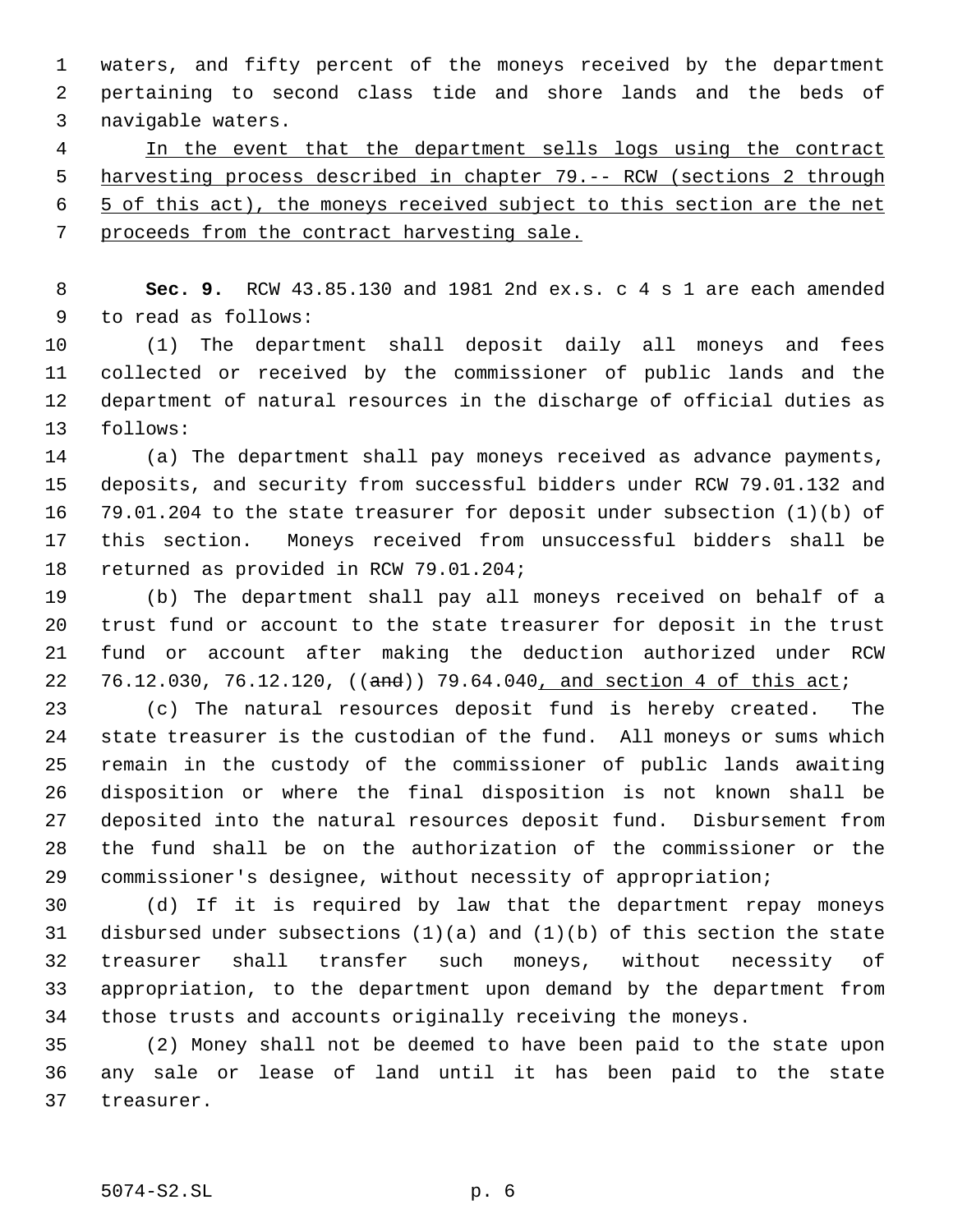**Sec. 10.** RCW 43.79A.040 and 2002 c 322 s 5, 2002 c 204 s 7, and 2002 c 61 s 6 are each reenacted and amended to read as follows:

 (1) Money in the treasurer's trust fund may be deposited, invested, and reinvested by the state treasurer in accordance with RCW 43.84.080 in the same manner and to the same extent as if the money were in the state treasury.

 (2) All income received from investment of the treasurer's trust fund shall be set aside in an account in the treasury trust fund to be known as the investment income account.

 (3) The investment income account may be utilized for the payment of purchased banking services on behalf of treasurer's trust funds including, but not limited to, depository, safekeeping, and disbursement functions for the state treasurer or affected state agencies. The investment income account is subject in all respects to chapter 43.88 RCW, but no appropriation is required for payments to financial institutions. Payments shall occur prior to distribution of earnings set forth in subsection (4) of this section.

 (4)(a) Monthly, the state treasurer shall distribute the earnings credited to the investment income account to the state general fund except under (b) and (c) of this subsection.

 (b) The following accounts and funds shall receive their proportionate share of earnings based upon each account's or fund's average daily balance for the period: The Washington promise scholarship account, the college savings program account, the Washington advanced college tuition payment program account, the agricultural local fund, the American Indian scholarship endowment 27 fund, the basic health plan self-insurance reserve account, the 28 contract harvesting revolving account, the Washington state combined fund drive account, the Washington international exchange scholarship endowment fund, the developmental disabilities endowment trust fund, the energy account, the fair fund, the fruit and vegetable inspection account, the game farm alternative account, the grain inspection revolving fund, the juvenile accountability incentive account, the rural rehabilitation account, the stadium and exhibition center account, the youth athletic facility account, the self-insurance revolving fund, the sulfur dioxide abatement account, and the children's trust fund. However, the earnings to be distributed shall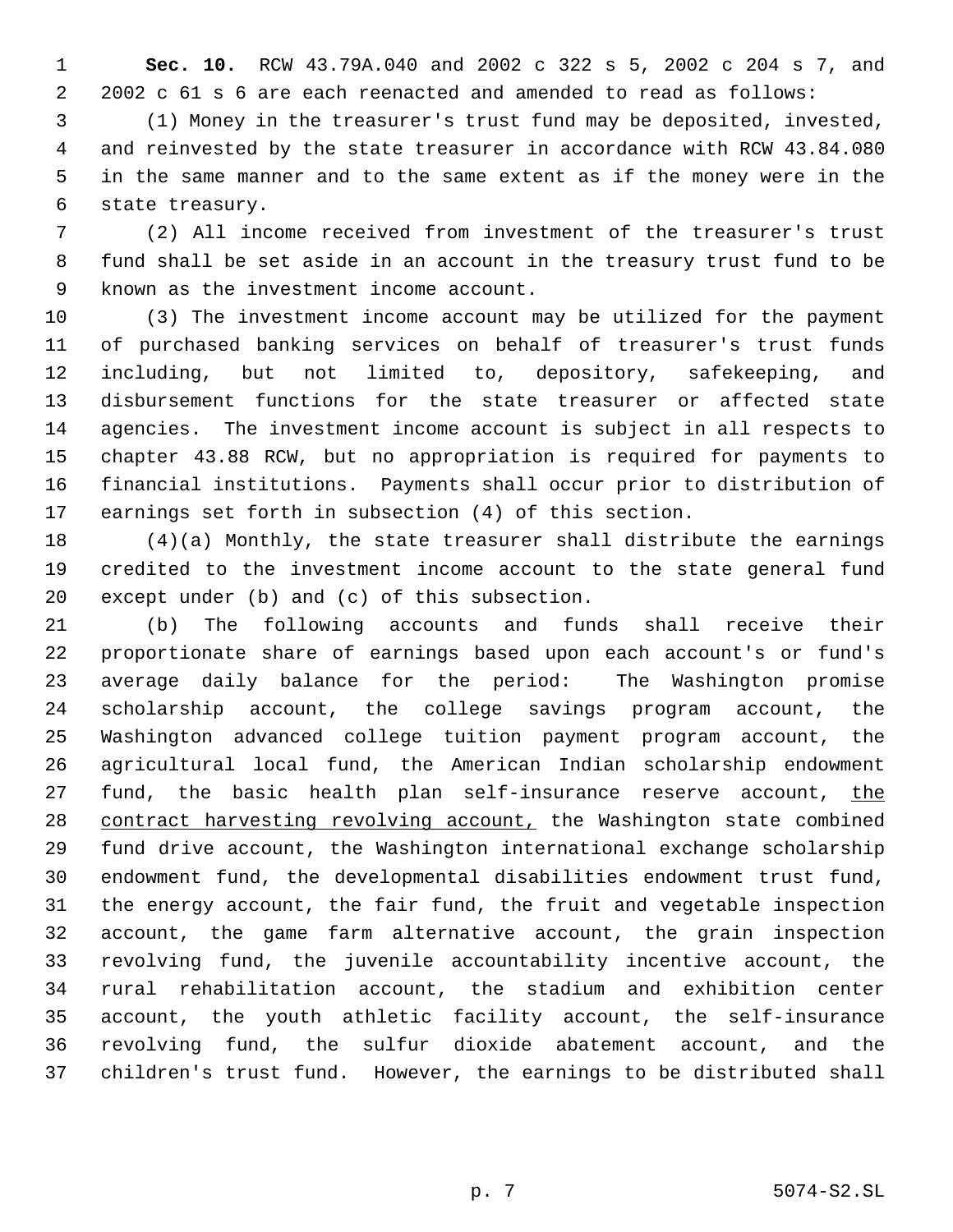first be reduced by the allocation to the state treasurer's service fund pursuant to RCW 43.08.190.

 (c) The following accounts and funds shall receive eighty percent of their proportionate share of earnings based upon each account's or fund's average daily balance for the period: The advanced right of way revolving fund, the advanced environmental mitigation revolving account, the city and county advance right-of-way revolving fund, the federal narcotics asset forfeitures account, the high occupancy vehicle account, the local rail service assistance account, and the miscellaneous transportation programs account.

 (5) In conformance with Article II, section 37 of the state Constitution, no trust accounts or funds shall be allocated earnings without the specific affirmative directive of this section.

 **Sec. 11.** RCW 84.33.078 and 1986 c 65 s 1 are each amended to read as follows:

 When any timber standing on public land, other than federally owned land, is sold separate from the land, the department of natural resources or other governmental unit, as appropriate, shall state in its notice of the sale or prospectus that timber sold separate from the land is subject to property tax and that the amount of the tax paid may be used as a credit against any tax imposed with respect to business of 22 harvesting timber from publicly owned land under RCW 84.33.041. If the 23 timber from public land is harvested by the state, its departments and institutions and political subdivisions, or any municipal corporation 25 therein, the governmental unit, or governmental units, that harvest or market the timber must provide the harvester purchasing the timber with 27 its harvesting and marketing costs as defined in RCW 84.33.035(7).

 **Sec. 12.** RCW 84.33.035 and 2001 c 249 s 1 and 2001 c 97 s 1 are each reenacted and amended to read as follows:

 Unless the context clearly requires otherwise, the definitions in this section apply throughout this chapter.

 (1) "Agricultural methods" means the cultivation of trees that are grown on land prepared by intensive cultivation and tilling, such as irrigating, plowing, or turning over the soil, and on which all unwanted plant growth is controlled continuously for the exclusive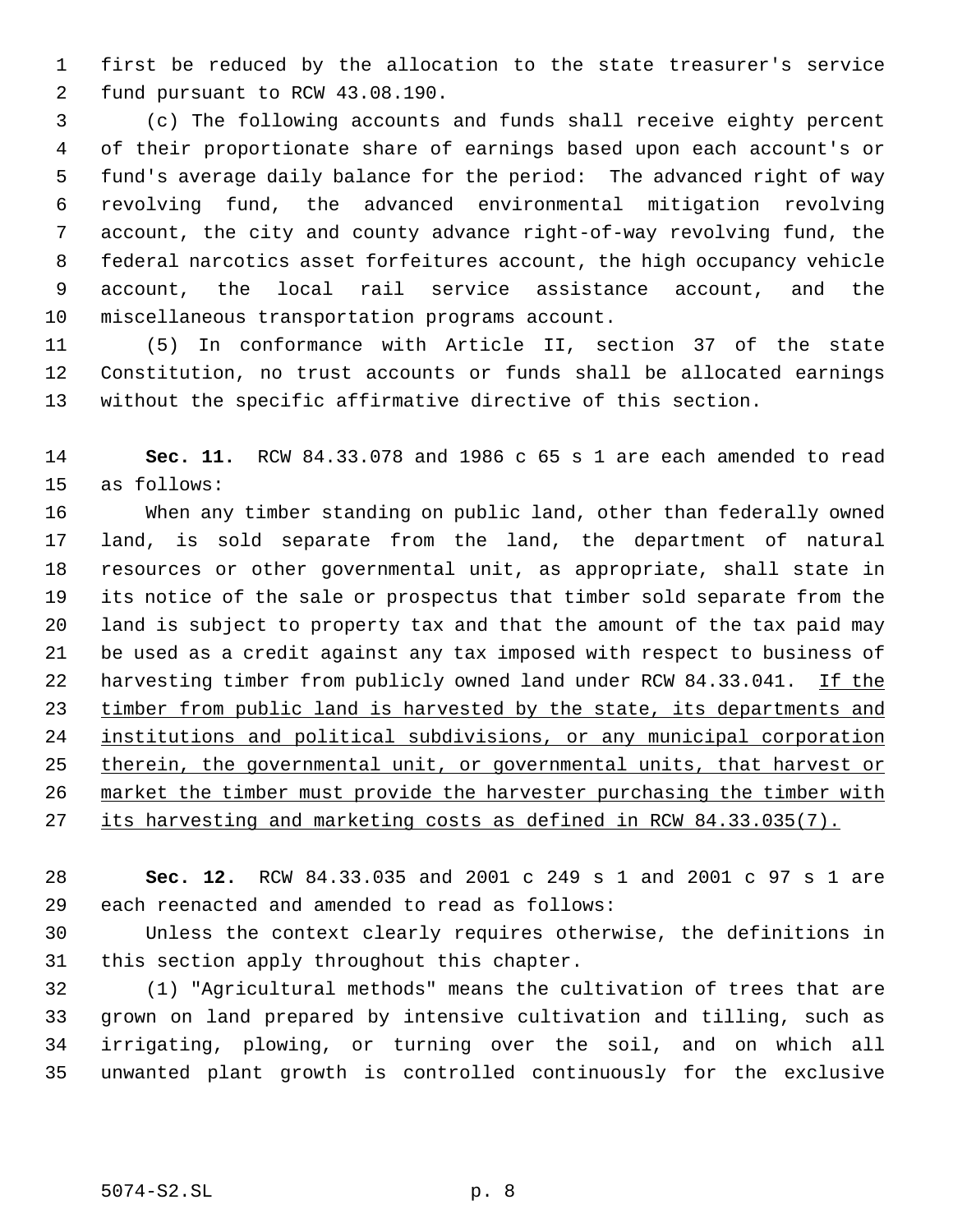purpose of raising trees such as Christmas trees and short-rotation hardwoods.

 (2) "Average rate of inflation" means the annual rate of inflation as determined by the department averaged over the period of time as provided in RCW 84.33.220 (1) and (2). This rate shall be published in the state register by the department not later than January 1st of each year for use in that assessment year.

 (3) "Composite property tax rate" for a county means the total amount of property taxes levied upon forest lands by all taxing districts in the county other than the state, divided by the total assessed value of all forest land in the county.

 (4) "Forest land" is synonymous with "designated forest land" and means any parcel of land that is twenty or more acres or multiple parcels of land that are contiguous and total twenty or more acres that is or are devoted primarily to growing and harvesting timber. Designated forest land means the land only and does not include a residential homesite. The term includes land used for incidental uses that are compatible with the growing and harvesting of timber but no more than ten percent of the land may be used for such incidental uses. It also includes the land on which appurtenances necessary for the production, preparation, or sale of the timber products exist in conjunction with land producing these products.

 (5) "Harvested" means the time when in the ordinary course of business the quantity of timber by species is first definitely determined. The amount harvested shall be determined by the Scribner Decimal C Scale or other prevalent measuring practice adjusted to arrive at substantially equivalent measurements, as approved by the department.

 (6) "Harvester" means every person who from the person's own land or from the land of another under a right or license granted by lease or contract, either directly or by contracting with others for the necessary labor or mechanical services, fells, cuts, or takes timber for sale or for commercial or industrial use. When the United States or any instrumentality thereof, the state, including its departments and institutions and political subdivisions, or any municipal corporation therein so fells, cuts, or takes timber for sale or for commercial or industrial use, the harvester is the first person other than the United States or any instrumentality thereof, the state,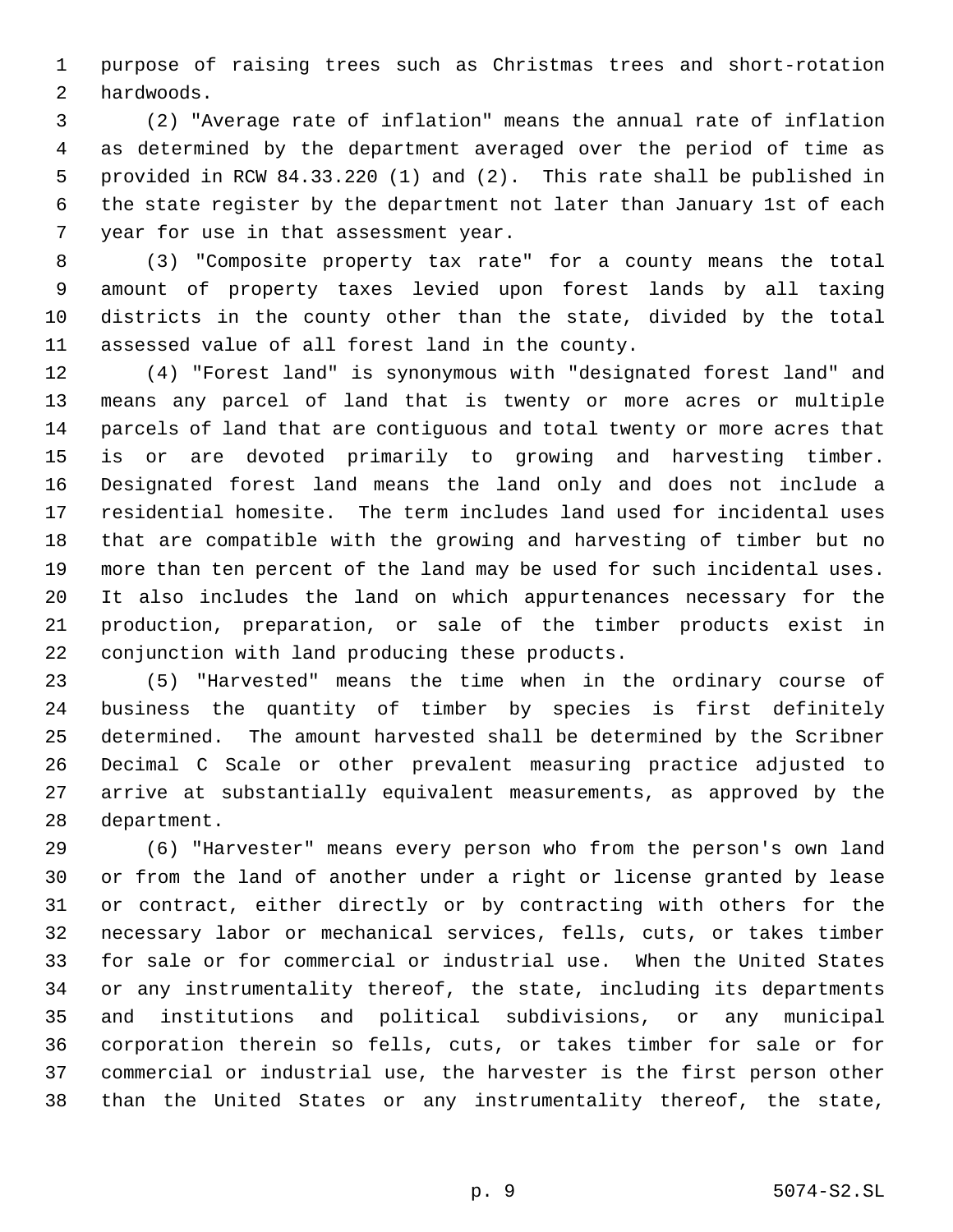including its departments and institutions and political subdivisions, or any municipal corporation therein, who acquires title to or a possessory interest in the timber. The term "harvester" does not include persons performing under contract the necessary labor or mechanical services for a harvester.

 (7) "Harvesting and marketing costs" means only those costs directly associated with harvesting the timber from the land and delivering it to the buyer and may include the costs of disposing of logging residues. Any other costs that are not directly and exclusively related to harvesting and marketing of the timber, such as costs of permanent roads or costs of reforesting the land following harvest, are not harvesting and marketing costs.

 (8) "Incidental use" means a use of designated forest land that is compatible with its purpose for growing and harvesting timber. An incidental use may include a gravel pit, a shed or land used to store machinery or equipment used in conjunction with the timber enterprise, and any other use that does not interfere with or indicate that the forest land is no longer primarily being used to grow and harvest timber.

 (9) "Local government" means any city, town, county, water-sewer district, public utility district, port district, irrigation district, flood control district, or any other municipal corporation, quasi- municipal corporation, or other political subdivision authorized to levy special benefit assessments for sanitary or storm sewerage systems, domestic water supply or distribution systems, or road construction or improvement purposes.

 (10) "Local improvement district" means any local improvement district, utility local improvement district, local utility district, road improvement district, or any similar unit created by a local government for the purpose of levying special benefit assessments against property specially benefited by improvements relating to the districts.

 (11) "Owner" means the party or parties having the fee interest in land, except where land is subject to a real estate contract "owner" means the contract vendee.

 (12) "Primarily" or "primary use" means the existing use of the land is so prevalent that when the characteristic use of the land is evaluated any other use appears to be conflicting or nonrelated.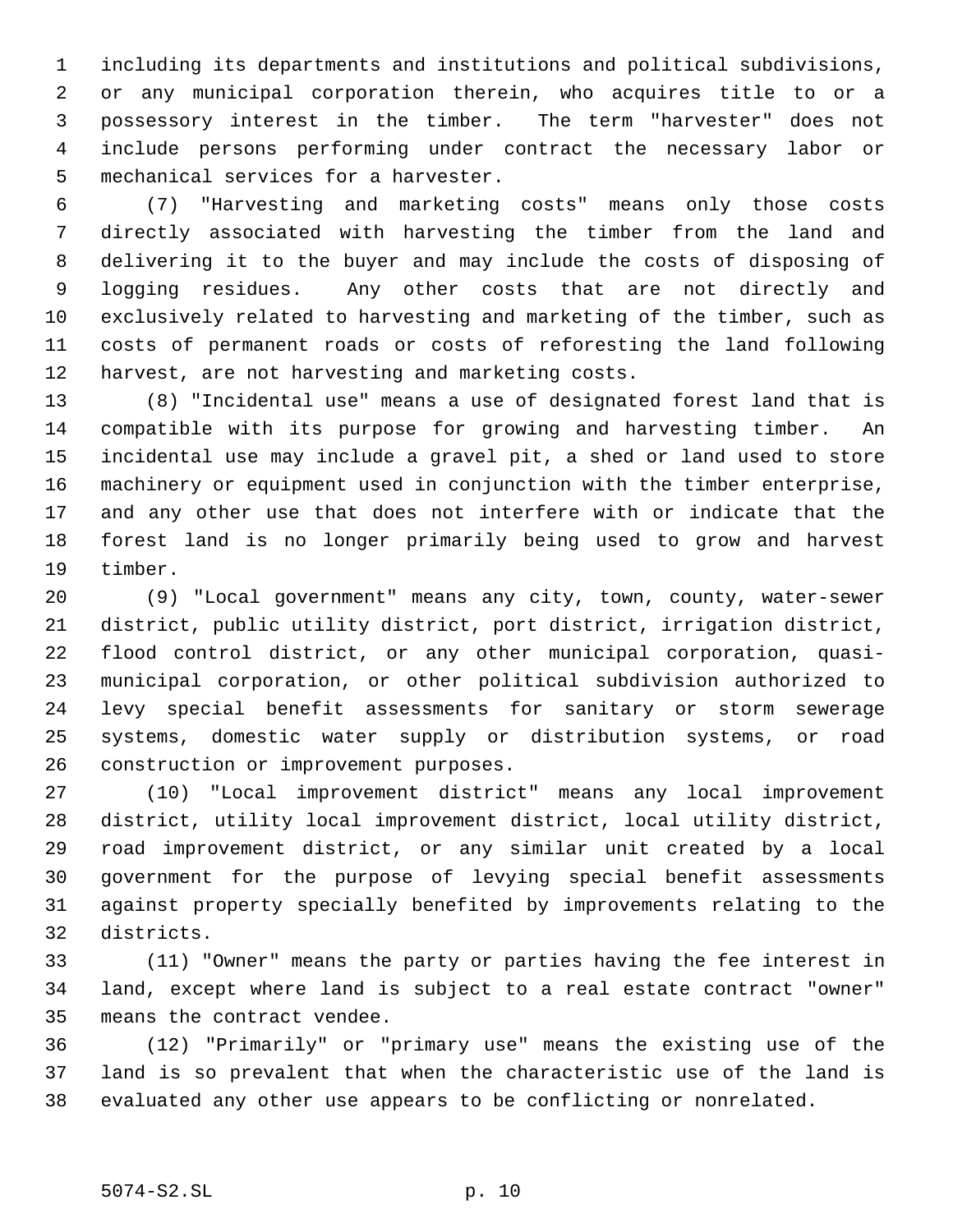(13) "Short-rotation hardwoods" means hardwood trees, such as but not limited to hybrid cottonwoods, cultivated by agricultural methods in growing cycles shorter than fifteen years.

 (14) "Small harvester" means every person who from his or her own land or from the land of another under a right or license granted by lease or contract, either directly or by contracting with others for the necessary labor or mechanical services, fells, cuts, or takes timber for sale or for commercial or industrial use in an amount not exceeding two million board feet in a calendar year. When the United States or any instrumentality thereof, the state, including its departments and institutions and political subdivisions, or any municipal corporation therein so fells, cuts, or takes timber for sale or for commercial or industrial use, not exceeding these amounts, the small harvester is the first person other than the United States or any instrumentality thereof, the state, including its departments and institutions and political subdivisions, or any municipal corporation therein, who acquires title to or a possessory interest in the timber. Small harvester does not include persons performing under contract the necessary labor or mechanical services for a harvester, and it does not include the harvesters of Christmas trees or short-rotation hardwoods.

 (15) "Special benefit assessments" means special assessments levied or capable of being levied in any local improvement district or otherwise levied or capable of being levied by a local government to pay for all or part of the costs of a local improvement and which may be levied only for the special benefits to be realized by property by reason of that local improvement.

 (16) "Stumpage value of timber" means the appropriate stumpage value shown on tables prepared by the department under RCW 84.33.091, provided that for timber harvested from public land and sold under a competitive bidding process, stumpage value shall mean the actual 31 amount paid to the seller in cash or other consideration. The stumpage value of timber from public land does not include harvesting and marketing costs if the timber from public land is harvested by, or under contract for, the United States or any instrumentality of the United States, the state, including its departments and institutions and political subdivisions, or any municipal corporation therein. Whenever payment for the stumpage includes considerations other than cash, the value shall be the fair market value of the other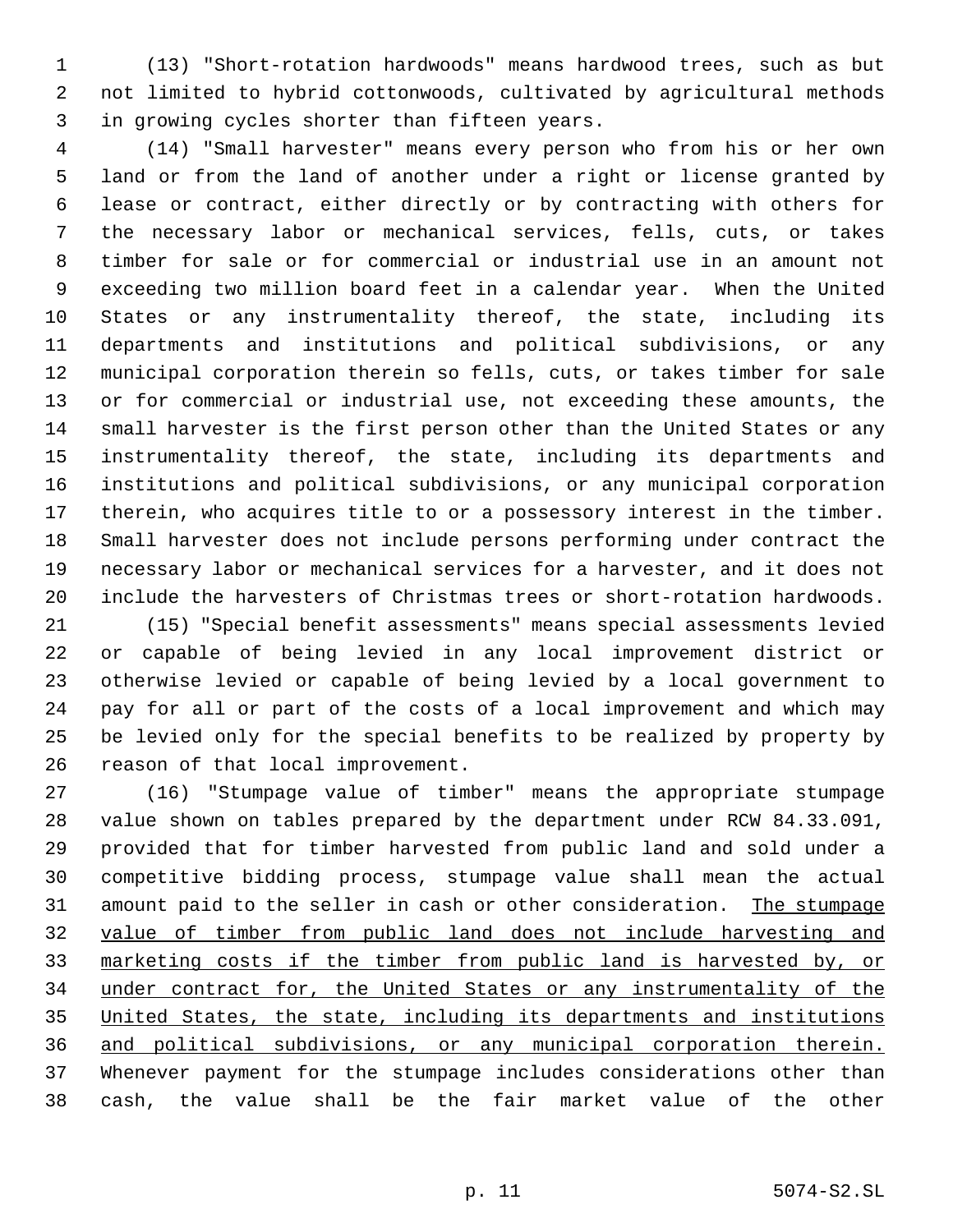consideration. If the other consideration is permanent roads, the value of the roads shall be the appraised value as appraised by the seller.

 (17) "Timber" means forest trees, standing or down, on privately or publicly owned land, and except as provided in RCW 84.33.170 includes Christmas trees and short-rotation hardwoods.

 (18) "Timber assessed value" for a county means a value, calculated by the department before October 1st of each year, equal to the total stumpage value of timber harvested from privately owned land in the county during the most recent four calendar quarters for which the information is available multiplied by a ratio. The numerator of the ratio is the rate of tax imposed by the county under RCW 84.33.051 for the year of the calculation. The denominator of the ratio is the composite property tax rate for the county for taxes due in the year of the calculation, expressed as a percentage of assessed value.

 (19) "Timber assessed value" for a taxing district means the timber assessed value for the county multiplied by a ratio. The numerator of the ratio is the total assessed value of forest land in the taxing district. The denominator is the total assessed value of forest land in the county. As used in this section, "assessed value of forest land" means the assessed value of forest land for taxes due in the year the timber assessed value for the county is calculated.

 (20) "Timber management plan" means a plan prepared by a trained forester, or any other person with adequate knowledge of timber management practices, concerning the use of the land to grow and harvest timber. Such a plan includes:

(a) A legal description of the forest land;

 (b) A statement that the forest land is held in contiguous ownership of twenty or more acres and is primarily devoted to and used to grow and harvest timber;

 (c) A brief description of the timber on the forest land or, if the timber on the land has been harvested, the owner's plan to restock the land with timber;

 (d) A statement about whether the forest land is also used to graze livestock;

 (e) A statement about whether the land has been used in compliance with the restocking, forest management, fire protection, insect and disease control, and forest debris provisions of Title 76 RCW; and